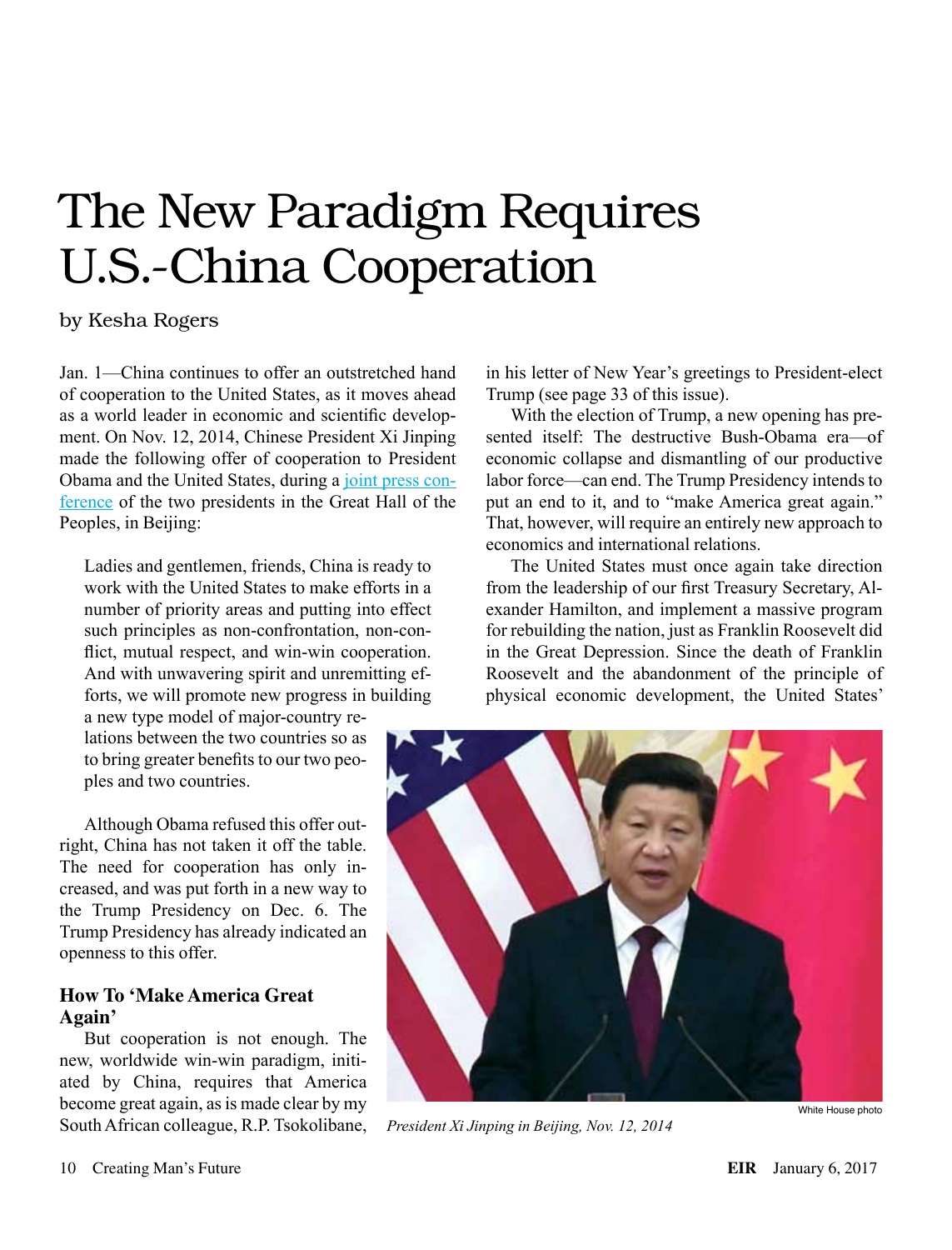labor force has declined to an abysmal state, as its skills were increasingly held in contempt. Lyndon LaRouche, who stands on the shoulders of Hamilton and Roosevelt, has specified [Four New Laws](http://action.larouchepac.com/know_the_full_story) for immediate enactment as the basis for a U.S. recovery, a new economic orientation for our future, and successful international cooperation.

LaRouche's four measures—reinstate Roosevelt's Glass-Steagall Act to protect capital from speculation, return to a Hamiltonian national bank, create and earmark federal credit for productive work, and launch a crash program for nuclear fusion power—must be seen as facets of a single principle, a commitment to the self-development of the human species.

#### **For Cooperation, Start from the Top**

America's return to greatness must include international cooperation in space ex-

ploration and development—as a science-driver for the world economy. Space exploration and development is also the arena in which the spirit of working toward the common aims of mankind is most readily elicited.

Cooperation with China in space is a leading agenda item that the Trump Presidency must bring fully to life, especially because, as the United States' space program has been destructively cut back, step by step, under Bush and Obama, China's program has leapt ahead.

For its part, China continues to demonstrate its increased commitment to international cooperation and peaceful development among nations in space, as also on Earth.

In China's [white paper](http://english.gov.cn/archive/white_paper/2016/12/28/content_281475527159496.htm) on its space activities in 2016, released Dec. 28, China puts great emphasis on the need for peaceful development and international cooperation, and identifies the areas in which such cooperation already exists.

In the paper's statement of China's vision, it says in part,

To build China into a space power in all respects, with the capabilities to make innovations independently, to make scientific discovery and research at the cutting edge, to promote strong and sustained economic and social development, to effectively and reliably guarantee national secu-



China National Space Administration

*China's Chang'e-5 mission, to be launched Oct. 23, 2017, will perform the first-ever landing on the lunar far side. It will collect samples and return them to Earth.*

rity, to exercise sound and efficient governance, and to carry out mutually beneficial international exchanges and cooperation. (Section I.2)

Under "International Exchanges and Cooperation," it states,

The Chinese government holds that all countries in the world have equal rights to peacefully explore, develop, and utilize outer space and its celestial bodies, and that all countries' outer space activities should be beneficial to their economic development and social progress, and to the peace, security, survival, and development of mankind. (Section V)

The paper notes that China has signed 43 space cooperation agreements or memoranda of understanding with 29 countries, space agencies, and international organizations since 2011.

In a section on peaceful development in space, it says:

China always adheres to the principle of the use of outer space for peaceful purposes, and opposes the weaponization of, or an arms race in outer space. The country develops and utilizes space resources in a prudent manner, takes effec-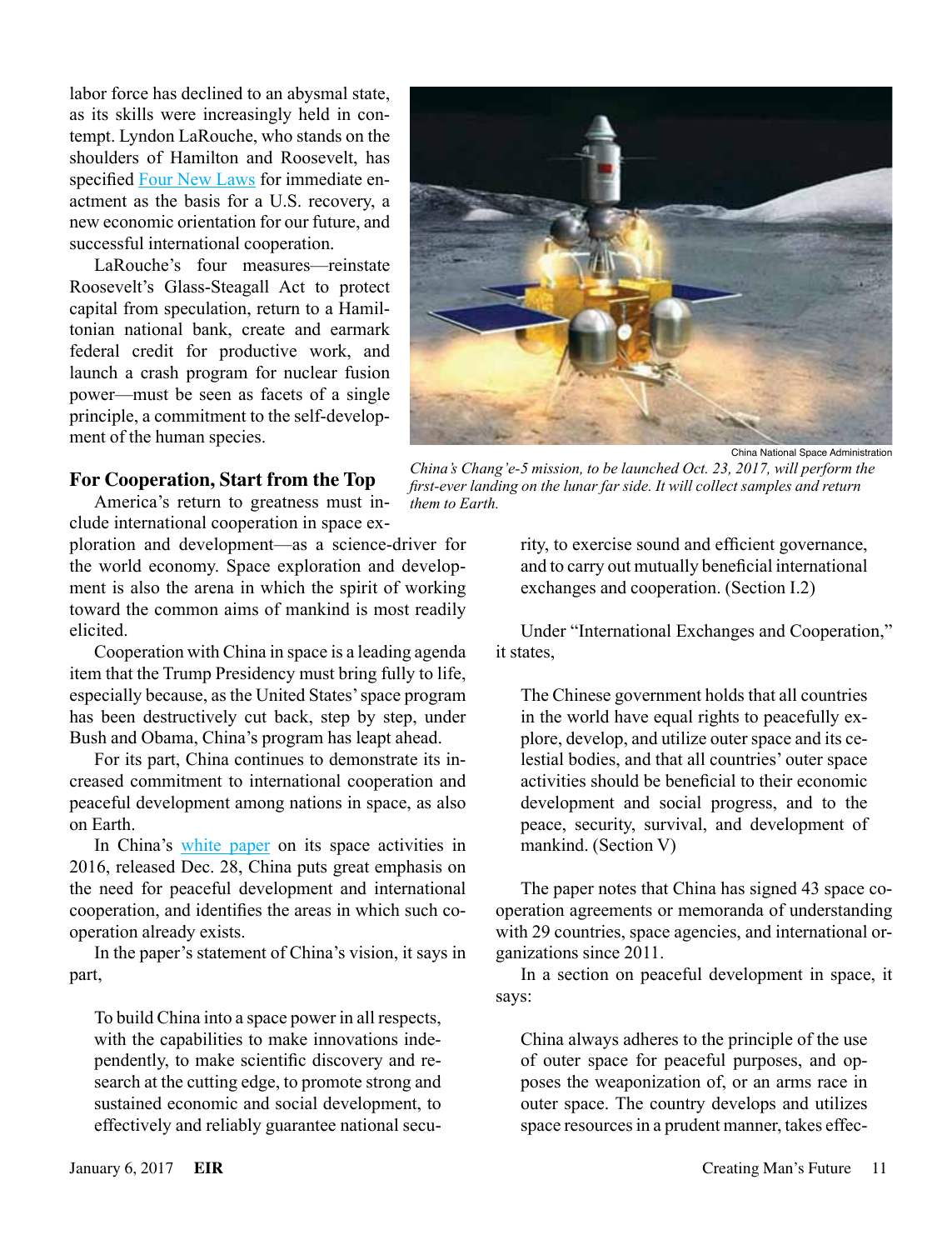

*Trump: "We're like a third-world country." This bridge over the Mississippi River in Minneapolis, Minn., collapsed on Aug. 14, 2007.*

tive measures to protect the space environment to ensure a peaceful and clean outer space, and guarantee that its space activities benefit the whole of mankind. (Section I.3)

The most notable of the "Major Tasks for the Next Five Years" outlined in the white paper is its report on deep-space exploration. China will—

fulfill the three strategic steps of "orbiting, landing, and returning" for the lunar exploration project by launching the Chang'e-5 lunar probe by the end of 2017 and realizing a regional soft landing, sampling, and return. We will launch the Chang'e-4 lunar probe around 2018 to achieve mankind's first soft landing on the far side of the Moon, and conduct *in situ* and roving detection and relay communications at Earth-Moon L2 point [Lagrange Point 2].

Through the lunar exploration project, topographic and geological surveys will be implemented and laboratory research conducted on lunar samples; geological survey and research as well as low-frequency radio astronomy observation and research will be carried out targeting the landing area on the far side of the Moon for a better understanding of the formation and evolution of the Moon. (Section  $III.4$ )

U.S.-China cooperation in space is thus of importance for *global economic development*, in light of LaRouche's Four Laws, and of what China has accomplished in space already. The Trump Presidency must understand its importance and come to grips with its potential.

## **And on Earth**

The benefits of cooperation in building terrestrial infrastructure—another key aspect of China's standing offer to the United States—were outlined in a Dec. 30 op-ed in *People's Daily* online, titled, ["Fixing](http://en.people.cn/n3/2016/1230/c90000-9161240.html)

[America Will Require Trump to be Bold, and Work](http://en.people.cn/n3/2016/1230/c90000-9161240.html)  [with China](http://en.people.cn/n3/2016/1230/c90000-9161240.html)." It says in part:

In U.S. President-elect Donald Trump's book, *Great Again*, he said, "You go to countries like China . .. and you look at their train systems and their public transport. It's so much better. We're like a third-world country." Despite his tough talk, Trump admires China for its GDP growth and for its infrastructure investment and engineering. He sees that, while America is aging and falling behind in certain areas, China is growing and moving forward. The U.S. can learn from China on infrastructure building, and benefit from its successes.

China's Belt and Road Initiative has plunged ahead in providing economic development at home, throughout Asia, and around the world.

The op-ed accurately poses the challenge facing the new Presidency and once again states clearly that cooperation with China is pertinent:

America may be the contemporary example on building a great country, but China is the contemporary example on rebuilding a great country. The two massive bridges in Guizhou are a tiny